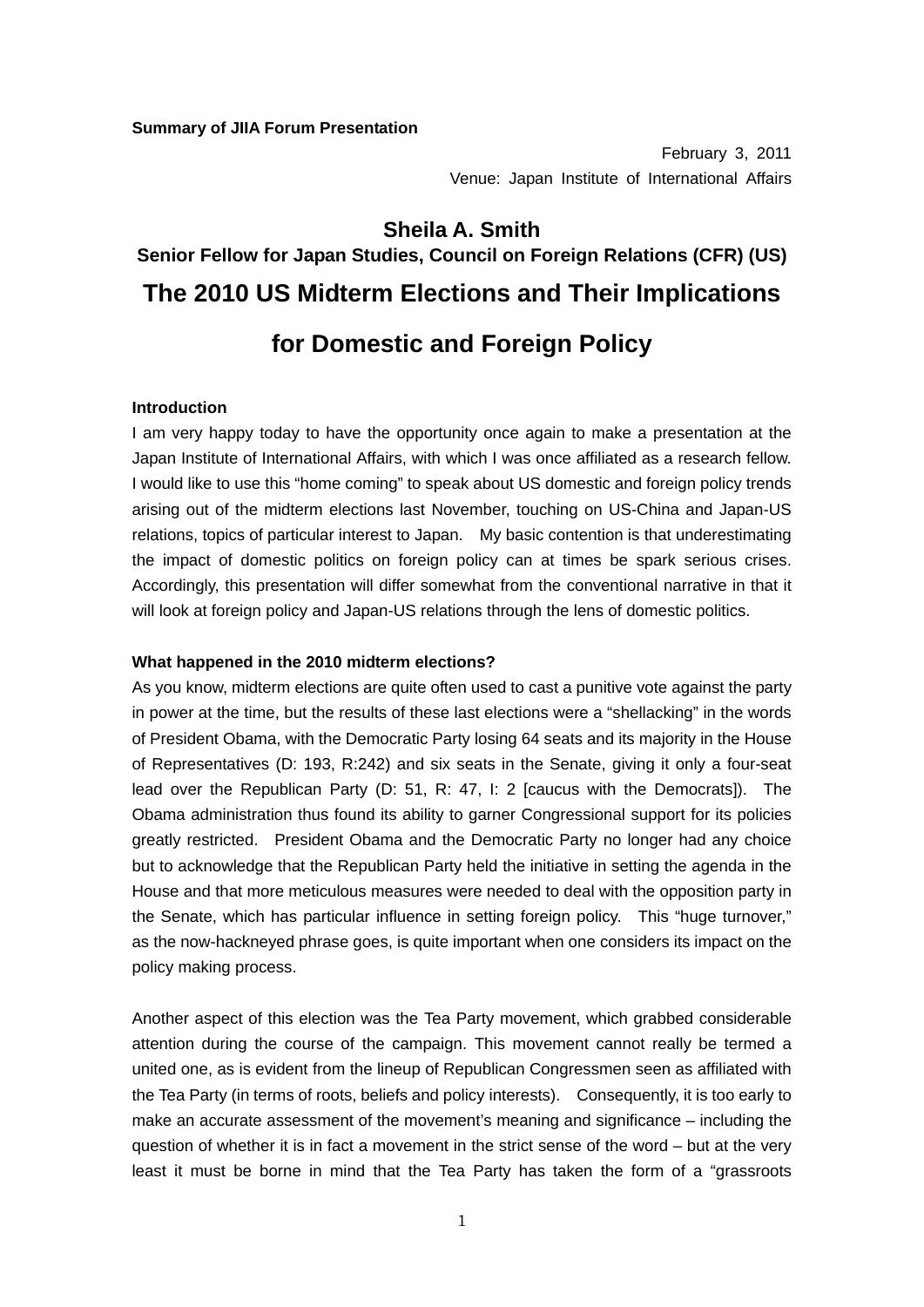movement" active in all electoral districts and that it is even more "anti-federal government" and "anti-Washington" than it is "anti-Obama" and "anti-current administration." That is to say, the Tea Party's condemnation of the Obama administration's health care reform and fiscal policies in the midterm elections simultaneously poses a potential threat to the Republican Party's traditional leadership. I should add that the hard-line "anti-China" discourse that became a prominent part of the Tea Party's election campaign, though it ultimately went no further than to point out the negative impact of China's economic rise on the US employment situation, raised concerns among the Republican mainstream of an excessive emphasis on the Chinese threat, and that the Tea Party still has no clear-cut foreign policy stance.

The results of elections for state governors and state legislators conducted at the same time as the US House and Senate elections also have important implications for divining future political trends. Not only did the Democratic Party lose six of 37 governorships up for re-election, greatly upsetting the balance (D: 13, R: 23, I: 1/overall, D: 20, R: 29, I:1), but the Republican Party gained an even greater advantage by controlling such states as Florida, Arizona, Nevada, Georgia and Texas with notable population increases due to adjustments in the distribution of House seats and the resetting of voting districts for state legislatures based on the findings (population distribution) of the once-a-decade national census conducted in 2010. The Republican Party has the initiative in the gerrymandering (or bug splats) that will likely continue over the next year, and it is inevitable that it will seek to solidify its foothold further. These circumstances are already having an impact, above all in the energetic efforts seen in the Republican camp toward the next presidential election, the campaign for which began in earnest after the midterm elections.

### **President Obama's political setbacks**

How are these circumstances affecting actual policy decision making processes? Recollecting that the key points of contention and discussion in the midterm elections were the US economy (and employment in particular) and the role of government spending, the actions of the Obama administration after the election, such as its shift in tone from improving the unemployment rate and providing social welfare through fiscal expenditures to bringing about economic recovery through improvements to the treasury budget illustrate it straightforwardly. A typical example of this was the December 6 "trade-off" with the Republican leadership on an extension of the Bush tax cuts for an extension of unemployment benefits (by two years and by 13 months respectively). This was the product of an extreme "inside-the-Beltway sensibility" between the Republican leadership threatening to shelf the abolition of the Bush tax cuts, and the president faced with a cutoff in unemployment benefits of more than a million recipients just before the Christmas break. It was the aforementioned structural change that brought about President Obama's almost unimaginable "change of heart" prior to the election. Similar compromises could appear frequently in future.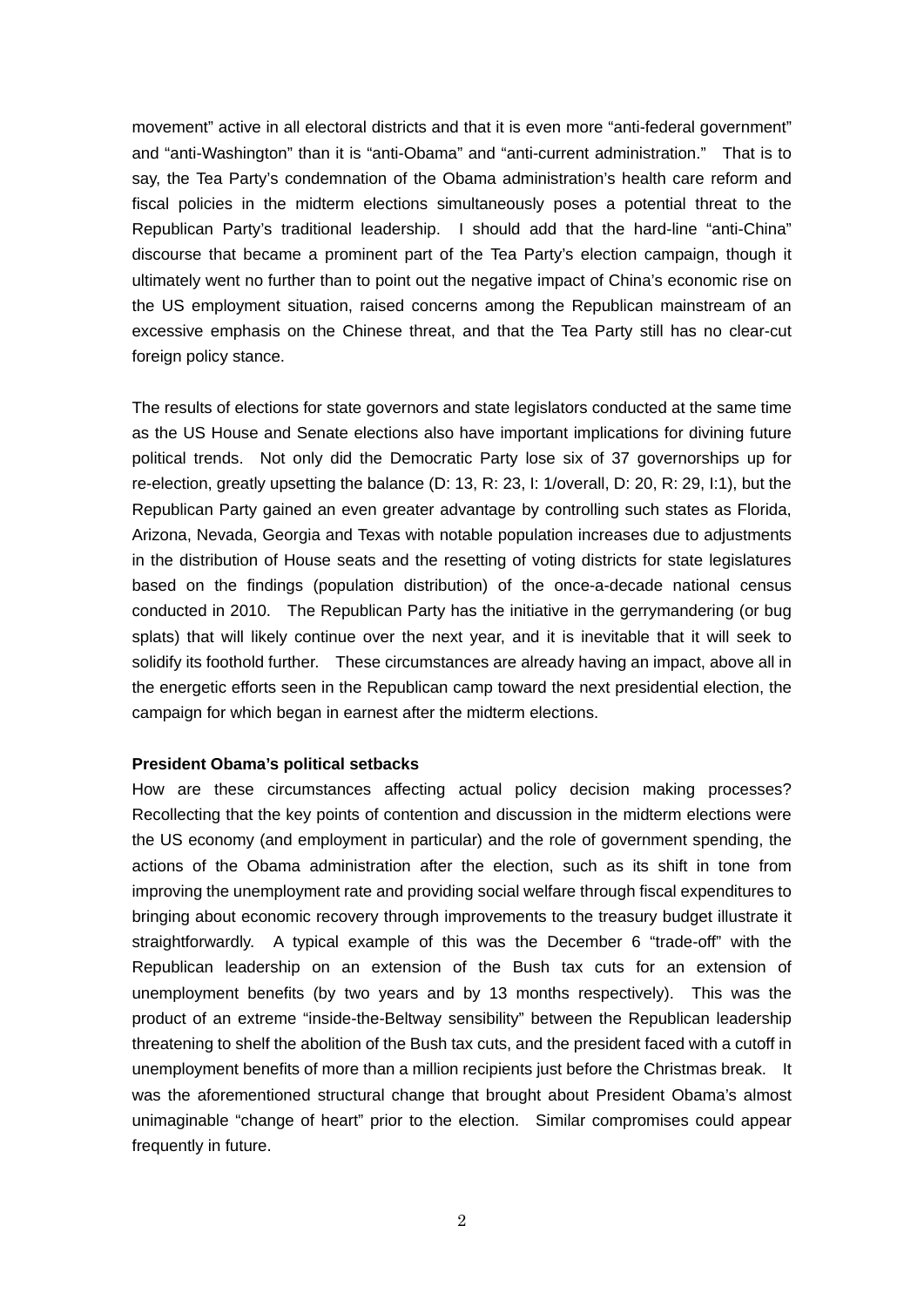The State of the Union address on January 25 and the Republican Party's response thereto highlighted a gap between the two parties difficult to bridge in such circumstances. The address had advocated for a five-year extension of the freeze on discretionary spending and investment in priority sectors (infrastructure, clean energy, education) deemed key to improving the US' competitiveness, but Paul Ryan, Chairman of the House Budget Committee, voiced his party's opposition to intrusive and profligate big government and firmly demanded cuts in discretionary spending to 2008 levels. In other words, traditional disputes over big government versus small government once again surfaced in the form of debates over budgets and fiscal soundness. The provisional budget at 2010 levels is set to expire on March 4, and the period from the end of March to May – during which the debt ceiling of \$14.3 trillion is expected to be broken – will mark a watershed in these discussions. Attention is now focused on the compromises that will be reached beforehand among the Democratic Party, the Republican Party, the Congress and the White House.

However, a considerable portion of the expanded debt stems from the structural problem of ever-increasing Social Security-, Medicare- and Medicaid-related expenditures, and the pursuit of fiscal soundness will likely continue to be an issue over the longer term. As you know, a battle is being waged over Obamacare – marked by multiple federal district court rulings on its unconstitutionality and a battle of nerves over using the veto– and an essential element in analyzing US domestic politics and foreign policy is disregarding neither the degree of impact that the healthcare system issue has on American politics, an issue that might seem unremarkable to non-Americans, nor the Tea Party at the forefront in criticizing Obamacare and the broad-based sentiment that brought the Tea Party to prominence.

Having said that, the vast majority of the American people are interested primarily in jobs, economic recovery and the Obama administration's economic policies, and the fact that the next presidential election will focus on how the Democratic and Republican parties will pursue dialogue and compromise on these issues (centered on the budget and sound fiscal policy) is certainly characteristic of US politics at present.

### **Impact on foreign policy as a whole**

Well, what about foreign policy?

Many regard it as strange that an election conducted with two wars underway would see these wars excluded almost entirely from discussion, but one possible explanation is that a substantive consensus on withdrawal from Iraq and Afghanistan had already been formed. Such cooperation between the two major parties and between the president and the Congress can also be seen in the ratification process for the new Strategic Arms Reduction Treaty (START) – although there are twists and turns such as the opposition of and conciliation with hard-line Republican Senator Kyle and others. Given that support for arms control is growing even within the Republican Party, greater cooperation from Senate Republicans on this matter would seem possible in future.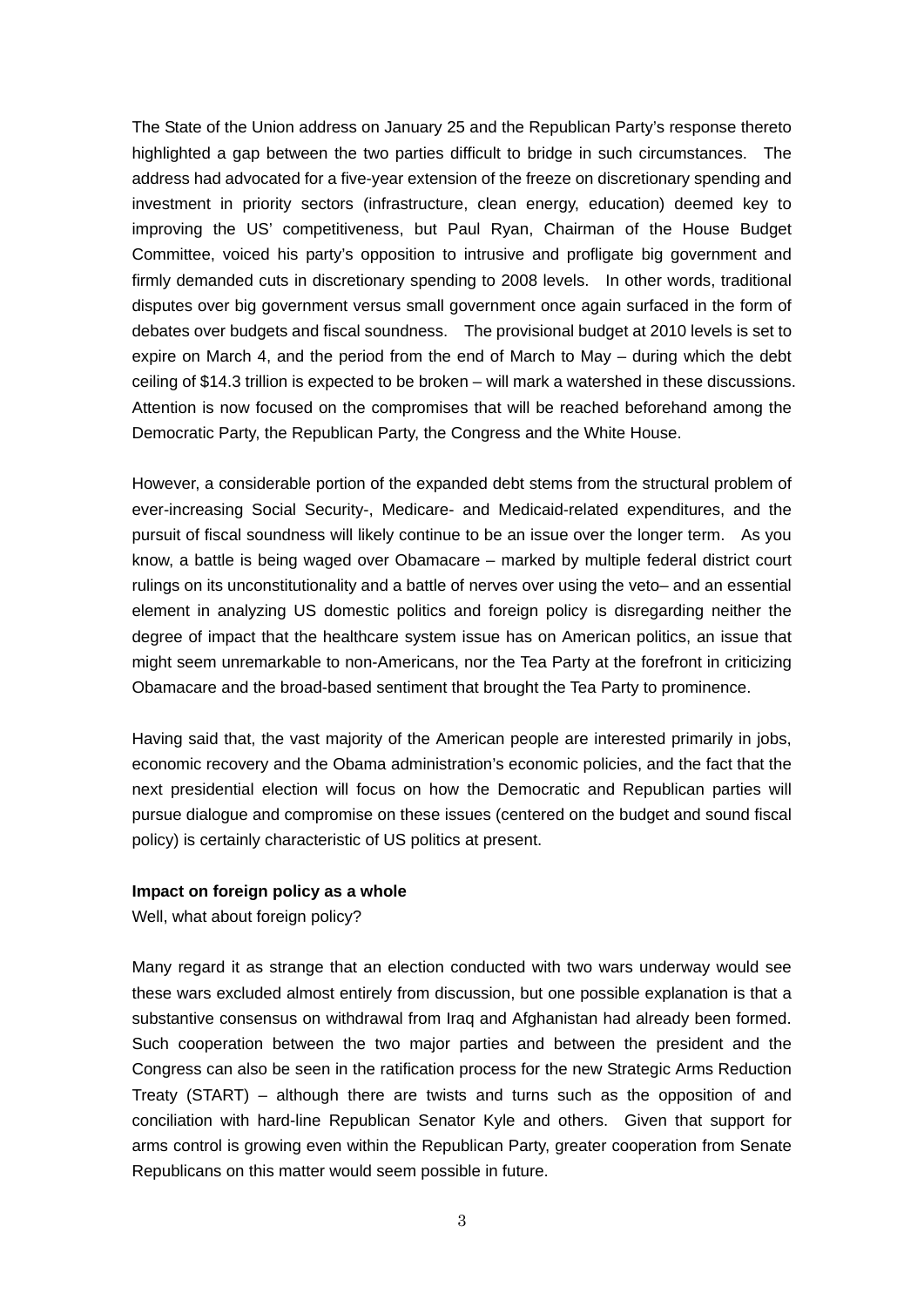Considerable progress is also expected in the debates over trade agreements, in view of the Republican lead in the Senate and the expectations that such agreements will boost the economy. My own view is that efforts toward a US-South Korea FTA will pick up, and that stagnated talks on FTAs with Colombia and Panama, the TPP, and the WTO Doha Round will resume (the House Budget Committee's public hearing scheduled for February 9 will serve as a precursor).

One issue that has been forced to the back burner, however, is that of climate change policy. As illustrated by the inclusion of reduced energy consumption and the development of alternative energy as policy objectives in the State of the Union address and the end of cap-and-trade (emissions trading) that had been introduced on a trial basis, the Democratic Party's defeat in the midterm elections reduced its ability to actively push for reductions in greenhouse gas emissions through legislative means.

On Middle East policy, too, President Obama has found it difficult to avoid taking a passive stance in the face of the immense influence of supporters of Israel in the House of Representatives. The day-to-day events in Egypt are being closely watched in Washington and, while the fluidity of events makes it extremely difficult to forecast developments, it would seem necessary at least to bear this structure in mind.

### **US-China relations – discussing Hu Jintao's US visit**

I have already touched on the fact that voters showed very little interest in foreign policy during the midterm elections and that remarks about China were limited to economic matters. As indicated by the House resolution passed in September 2010 demanding that the renminbi be revalued upward – though such resolutions are not binding – China is for many Americans first and foremost a stealer of American jobs.

Nonetheless, the January visit to the US by China's president Hu Jintao and the consequent US-China summit meeting served as excellent opportunities for ascertaining matters of interest pertaining to China (i.e., policy priorities) among administration officials and Congress. Particular attention should be given to the fact that North Korea's uranium enrichment program and China's response to the UN Security Council's sanctions resolution were discussed "behind the scenes," and it can clearly be deduced from the incorporation of "concerns" about this program in the two leaders' joint statement. A view gaining currency in Washington is that the recommencement of military exchange confirmed during Secretary of Defense Gates' visit to China prior to the summit meeting was principally focused on encouraging Chinese involvement in stabilizing the situation on the Korean Peninsula, making apparent where interest in China lies at the government/military level.

Our attention is also drawn to the mention of pursuing human rights dialogue in the joint statement. The human rights situation in China – together with the aforementioned